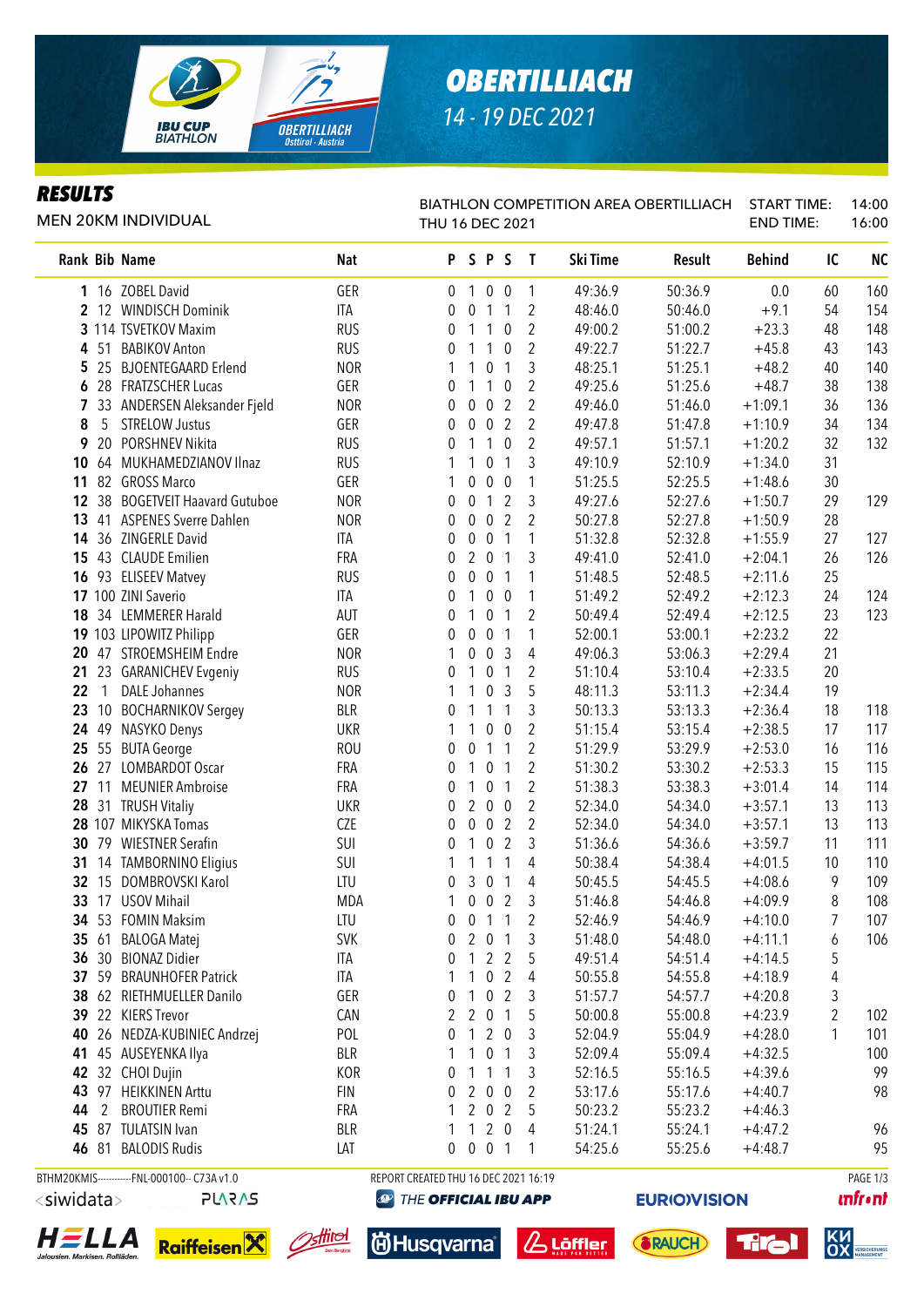

## *OBERTILLIACH 14 - 19 DEC 2021*

### *RESULTS*

Rank Bib Name **Nat P S P S T Ski Time Result Behind** IC NC 8 PITZER Lucas AUT 1 3 0 1 5 50:28.6 55:28.6 +4:51.7 94 85 KRUPCIK Tomas CZE 0 1 0 2 3 52:32.5 55:32.5 +4:55.6 93 3 SKLENARIK Tomas SVK 0 2 1 2 5 50:37.2 55:37.2 +5:00.3 92 60 OBERHAUSER Magnus AUT 2 2 0 0 4 51:40.7 55:40.7 +5:03.8 91 84 ARWIDSON Tobias SWE 1 1 0 0 2 53:44.6 55:44.6 +5:07.7 90 42 JAKIELA Tomasz POL 2 1 0 1 4 51:54.4 55:54.4 +5:17.5 89 9 FINELLO Jeremy SUI 1 2 1 2 6 49:57.0 55:57.0 +5:20.1 88 71 SZCZUREK Lukasz POL 0 0 2 0 2 54:10.6 56:10.6 +5:33.7 87 78 FLORE Raul ROU 1 1 2 0 4 52:25.7 56:25.7 +5:48.8 86 19 BRANDT Viktor SWE 1 0 1 3 5 51:29.8 56:29.8 +5:52.9 85 54 ENKHBAT Enkhsaikhan MGL 0 1 0 2 3 53:31.1 56:31.1 +5:54.2 84 24 HORNIG Vitezslav CZE 2 2 0 2 6 50:34.2 56:34.2 +5:57.3 83 39 ORLYK Andrii UKR 0 0 2 2 4 52:35.7 56:35.7 +5:58.8 82 67 MOLINARI Michele ITA 2 0 1 0 3 54:01.2 57:01.2 +6:24.3 50 BURKHALTER Joscha SUI 2 2 0 2 6 51:01.9 57:01.9 +6:25.0 104 FRAVI Laurin SUI 1 2 0 1 4 53:09.3 57:09.3 +6:32.4 117 KOSHYN Aliaksandr BLR 0 0 0 3 3 54:15.7 57:15.7 +6:38.8 65 MARECEK Jonas CZE 1 1 1 2 5 52:16.7 57:16.7 +6:39.8 37 HELDNA Robert EST 0 2 0 2 4 53:27.4 57:27.4 +6:50.5 76 35 COLTEA George ROU 0 1 3 2 6 51:42.5 57:42.5 +7:05.6 75 73 DESMUS Guillaume FRA 2 0 0 2 4 53:44.9 57:44.9 +7:08.0 29 KUUTTINEN Patrik FIN 0 0 1 1 2 56:06.3 58:06.3 +7:29.4 73 6 AOLAID Marten EST 1 1 0 3 5 53:21.6 58:21.6 +7:44.7 72 58 USOV Andrei MDA 0 3 1 0 4 54:42.5 58:42.5 +8:05.6 71 92 UHA Juri EST 1 0 0 1 2 56:46.5 58:46.5 +8:09.6 70 112 CONNELLY Zachary CAN 3 1 2 0 6 52:50.3 58:50.3 +8:13.4 69 21 DOTSENKO Andriy UKR 1 2 0 3 6 52:57.8 58:57.8 +8:20.9 18 DYUSSENOV Asset KAZ 0 3 2 3 8 50:58.1 58:58.1 +8:21.2 67 66 STRUM Matthew CAN 2 1 0 3 6 53:01.1 59:01.1 +8:24.2 66 98 BRYN Patryk POL 2 1 1 1 5 54:02.3 59:02.3 +8:25.4 76 BRAUN Maxim KAZ 0 2 0 1 3 56:05.9 59:05.9 +8:29.0 64 56 UNTERWEGER Dominic AUT 2 2 1 2 7 52:08.4 59:08.4 +8:31.5 68 BAISHO Kazuki JPN 1 2 2 0 5 54:17.3 59:17.3 +8:40.4 62 109 PONOMARENKO Oleksandr UKR 2 1 1 1 5 54:20.2 59:20.2 +8:43.3 86 MUKKALA Jonni FIN 2 2 0 0 4 55:33.2 59:33.2 +8:56.3 59 82 57 BELETSKIY Danil 8 = 2 2 1 2 7 52:36.7 59:36.7 +8:59.8 57 63 ANDERSSON Oscar SWE 1 1 2 2 6 53:38.2 59:38.2 +9:01.3 55 13 KODAMA Shohei JPN 1 3 1 2 7 52:40.8 59:40.8 +9:03.9 53 85 40 NAKAJIMA Jin 30 30 30 30 30 30 30 30 30 30 30 30 40 53:49.5 59:49.5 59:49.5 59:49.5 51 95 TSEREN-OCHIR Adiyajargal MGL 2 2 0 0 4 55:52.5 59:52.5 +9:15.6 49 87 108 BUTA Florin-Catalin 2.1 ROU 1 4 2 0 7 52:59.6 59:59.6 +9:22.7 4 TSOUREKAS Nikolaos GRE 3 1 1 1 6 54:01.3 1:00:01.3 +9:24.4 45 89 115 BIRKENTALS Renars (AT ART ART 2 2 1 3 1 2 7 53:11.4 1:00:11.4 + 9:34.5 43 69 MILLAR Aidan CAN 2 1 1 2 6 54:16.2 1:00:16.2 +9:39.3 88 PANYIK David HUN 0 1 0 2 3 57:21.9 1:00:21.9 +9:45.0 39 111 ERIKSSON Alfred SWE 2 2 2 1 7 53:34.4 1:00:34.4 +9:57.5 MEN 20KM INDIVIDUAL BIATHLON COMPETITION AREA OBERTILLIACH THU 16 DEC 2021 START TIME: END TIME: 14:00 16:00

BTHM20KMIS-----------FNL-000100-- C73A v1.0 REPORT CREATED THU 16 DEC 2021 16:19 PAGE 203





<siwidata>





**@ THE OFFICIAL IBU APP** 







**EURIOVISION**